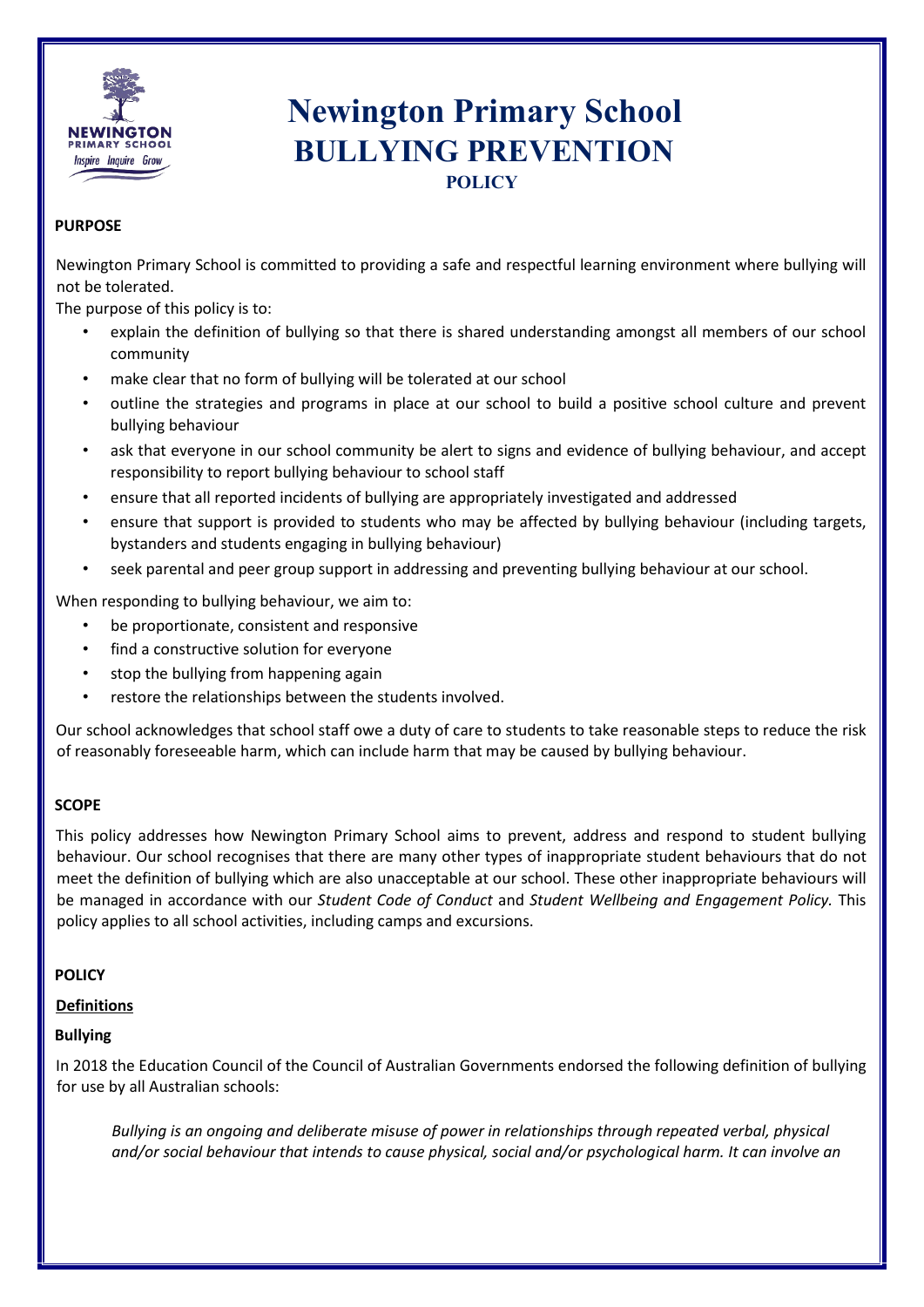*individual or a group misusing their power, or perceived power, over one or more persons who feel unable to stop it from happening.* 

*Bullying can happen in person or online, via various digital platforms and devices and it can be obvious (overt) or hidden (covert). Bullying behaviour is repeated, or has the potential to be repeated, over time (for example, through sharing of digital records)* 

*Bullying of any form or for any reason can have immediate, medium and long-term effects on those involved, including bystanders. Single incidents and conflict or fights between equals, whether in person or online, are not defined as bullying.* 

Bullying has three main features:

- It involves a misuse of power in a relationship
- It is ongoing and repeated, and
- It involves behaviours that can cause harm.

Bullying can be:

- 1. *direct* physical bullying e.g. hitting, tripping, and pushing or damaging property.
- 2. *direct* verbal bullying e.g. name calling, insults, homophobic or racist remarks, verbal abuse.
- 3. *indirect* bullying e.g. spreading rumours, playing nasty jokes to embarrass and humiliate, mimicking, encouraging others to socially exclude a person and/or damaging a person's social reputation or social acceptance.

*Cyberbullying* is direct or indirect bullying behaviours using digital technology. For example via a mobile device, computers, chat rooms, email, social media, etc. It can be verbal, written and include images, video and/or audio.

#### **Other distressing and inappropriate behaviours**

Many distressing and inappropriate behaviours may not constitute bullying even though they are unpleasant. Students who are involved in or who witness any distressing and inappropriate behaviours should report their concerns to school staff and our school will follow the Student Code of Conduct.

*Mutual conflict* involves an argument or disagreement between people with no imbalance of power. In incidents of mutual conflict, generally, both parties are upset and usually both want a resolution to the issue. Unresolved mutual conflict can develop into bullying if one of the parties targets the other repeatedly in retaliation.

*Social rejection or dislike* is not bullying unless it involves deliberate and repeated attempts to cause distress, exclude or create dislike by others.

*Single-episode acts* of nastiness or physical aggression are not the same as bullying. However, single episodes of nastiness or physical aggression are not acceptable behaviours at our school and may have serious consequences for students engaging in this behaviour. Our school will use its Student Wellbeing and Engagement Policy to guide a response to single episodes of nastiness or physical aggression.

*Harassment* is language or actions that are demeaning, offensive or intimidating to a person. It can take many forms, including sexual harassment and disability harassment. Further information about these two forms of harassment, including definitions, is set out in our Inclusion and Diversity policy. Harassment of any kind will not be tolerated at Newington Primary School and may have serious consequences for students engaging in this behaviour. Our school will use its Student Wellbeing and Engagement Policy to guide a response to students demonstrating harassing behaviour, unless the behaviour also constitutes bullying, in which case the behaviour will be managed in accordance with this Bullying Prevention Policy.

## **BULLYING PREVENTION**

Our school has a number of programs and strategies in place to build a positive and inclusive school culture. We strive to foster a school culture that prevents bullying behaviour by modelling and encouraging behaviour that demonstrates acceptance, kindness and respect.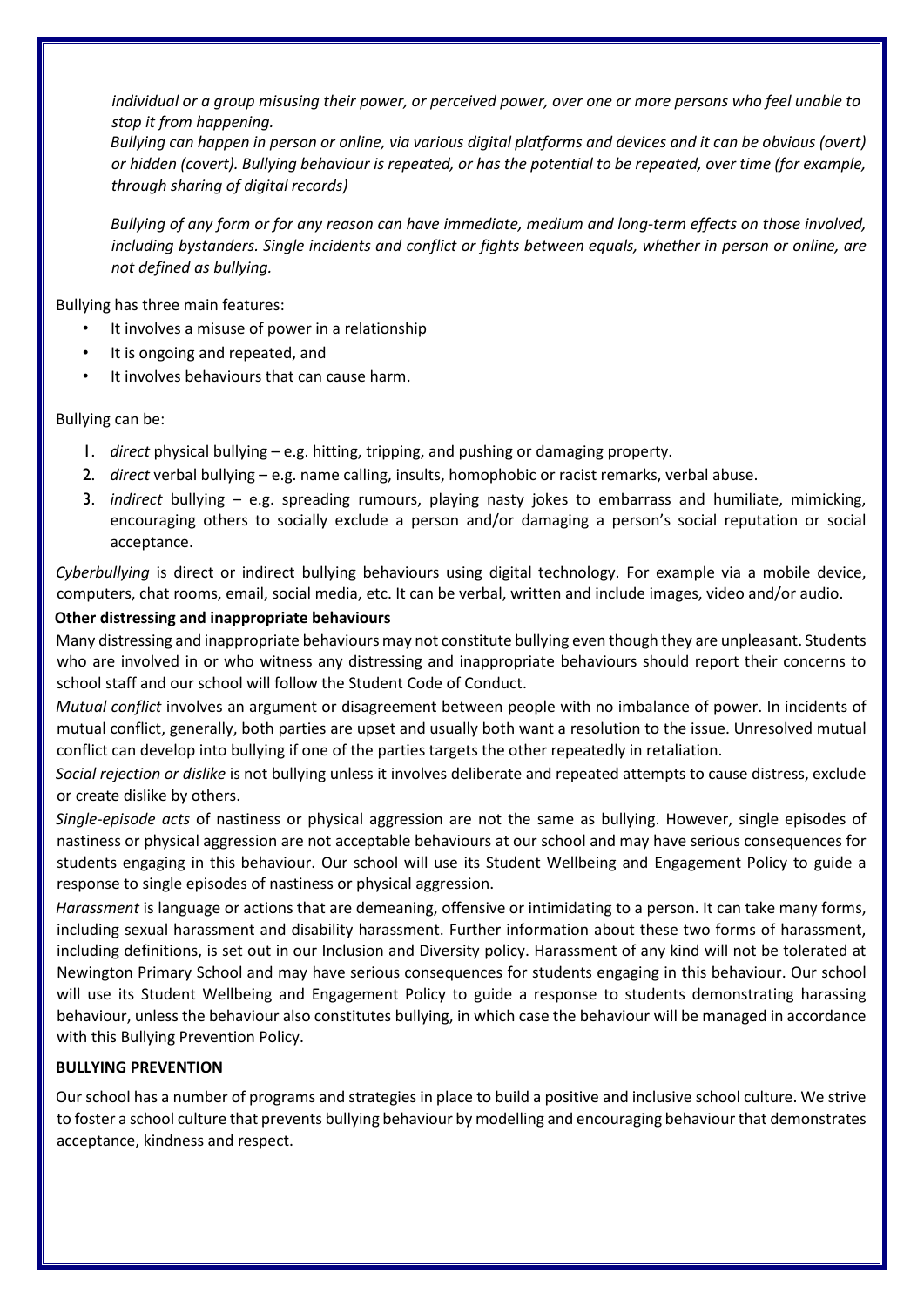Bullying prevention at our school is proactive and is supported by research that indicates that a whole school, multifaceted approach is the most effect way to prevent and address bullying. At our school:

- We have a positive school environment that provides safety, security and support for students and promotes positive relationships and wellbeing.
- We promote a culture of high expectations for behaviour, including the development of Essential Agreements and the modelling of the PYP Learner Profile attributes and attitudes
- We have a consistent whole school approach to managing behaviour as outlined in our *Wellbeing and Engagement Policy* and *Student Code of Conduct*.
- We strive to build strong partnerships between the school, families and the broader community that means all members work together to ensure the safety of students.
- Teachers are encouraged to incorporate classroom management strategies that discourage bullying and promote positive behaviour.
- In the classroom, our social and emotional learning curriculum teaches students what constitutes bullying and how to respond to bullying behaviour assertively. This promotes resilience, assertiveness, conflict resolution and problem solving.
- We have visible and vigilant playground supervision by staff and regular monitoring of playground incidents
- We provide structured activities for students at recess and lunch breaks
- We seek feedback from all community members in order to monitor the school's culture with regard to bullying.
- Students are encouraged to look out for each other and to talk to teachers and older peers about any bullying they have experienced or witnessed.
- We participate in the National Day of Action against Bullying and Violence.

For further information about our engagement and wellbeing initiatives, please see our Student Wellbeing and Engagement policy.

#### **INCIDENT RESPONSE**

#### **Reporting concerns**

Bullying complaints will be taken seriously and responded to sensitively at our school.

Students who may be experiencing bullying behaviour, or students who have witnessed bullying behaviour, are encouraged to report their concerns to school staff as soon as possible.

Our ability to effectively reduce and eliminate bullying behaviour is greatly affected by students and/or parents and carers reporting concerning behaviour as soon as possible, so that the responses implemented by the school are timely and appropriate in the circumstances.

We encourage students to speak to their teacher or the Assistant Principal. However, students are welcome to discuss their concerns with any trusted member of staff including support staff or wellbeing staff.

Parents or carers who develop concerns that their child is involved in, or has witnessed bullying behaviour at the school should contact the Assistant Principal on 5330 5400. **Investigations** 

When notified of alleged bullying behaviour, school staff are required to:

- 1. record the details of the allegations in Grade Expert and
- 2. inform the Assistant Principal and/or Principal

The Assistant Principal is responsible for investigating allegations of bullying in a timely and sensitive manner. To appropriately investigate an allegation of bullying, the Assistant Principal may:

- speak to the those involved in the allegations, including the target/s, the students allegedly engaging in bullying behaviour/s and any witnesses to the incidents
- speak to the parents of the students involved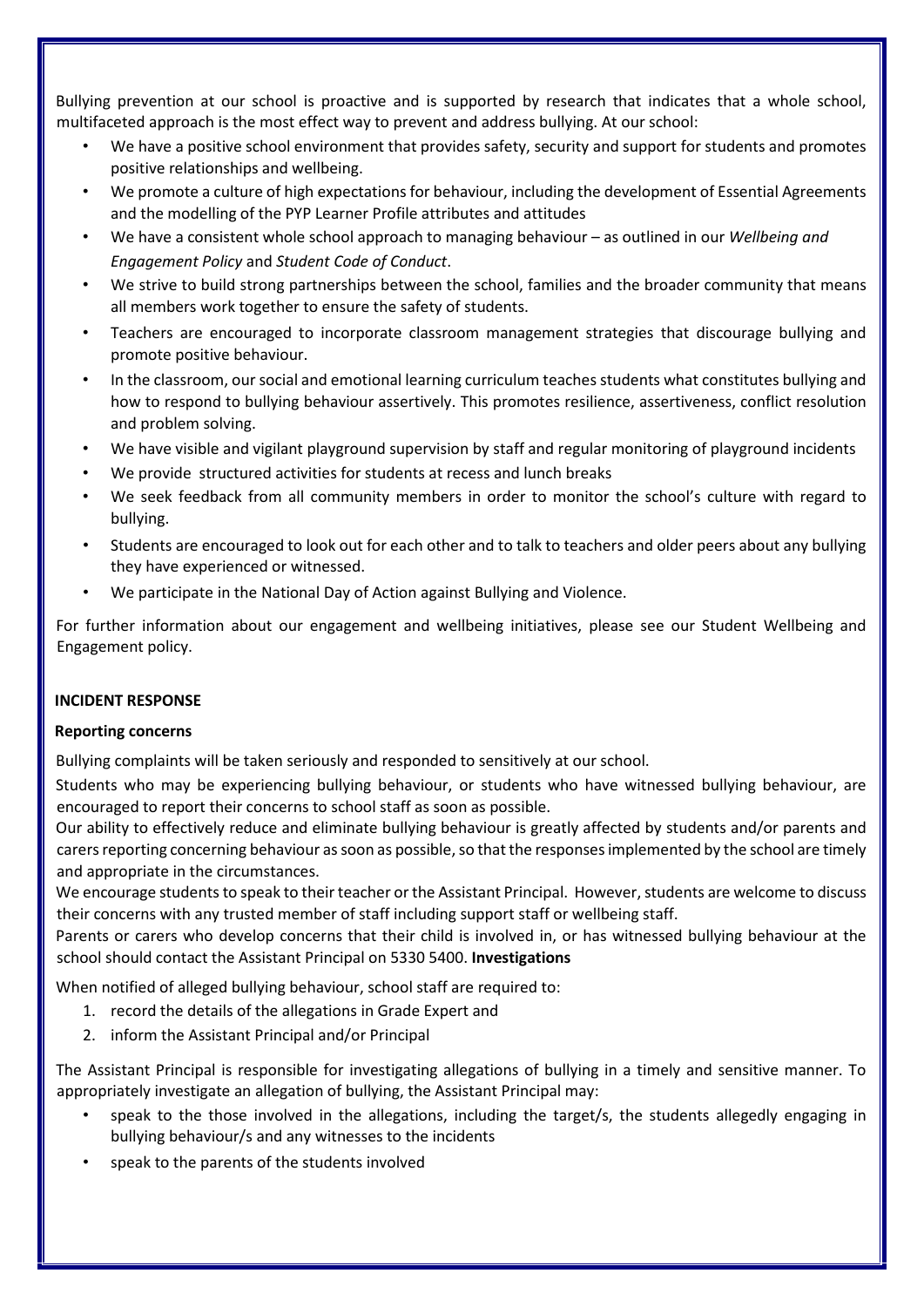- speak to the teachers of the students involved
- take detailed notes of all discussions for future reference  $\Box$  obtain written statements from all or any of the above.

All communications with the Assistant Principal in the course of investigating an allegation of bullying will be managed sensitively. Investigations will be completed as quickly as possible to allow for the behaviours to be addressed in a timely manner.

The objective of completing a thorough investigation into the circumstances of alleged bullying behaviour is to determine the nature of the conduct and the students involved. A thorough understanding of the alleged bullying will inform staff about how to most effectively implement an appropriate response to that behaviour.

Serious bullying, including serious cyberbullying, is a criminal offence and may be referred to Victoria Police. For more information, see[: Brodie's](http://www.education.vic.gov.au/about/programs/bullystoppers/Pages/advicesheetbrodieslaw.aspx) Law[.](http://www.education.vic.gov.au/about/programs/bullystoppers/Pages/advicesheetbrodieslaw.aspx)

## **Responses to bullying behaviours**

When the Assistant Principal has sufficient information to understand the circumstances of the alleged bullying and the students involved, a number of strategies may be implemented to address the behaviour and support affected students in consultation with the Student Wellbeing Team, teachers, Principal, or SSS.

There are a number of factors that will be considered when determining the most appropriate response to the behaviour. When making a decision about how to respond to bullying behaviour, we will consider:

- the age and maturity of the students involved
- the severity and frequency of the bullying, and the impact it has had on the target student
- whether the student/s engaging in bullying behaviour have displayed similar behaviour before
- whether the bullying took place in a group or one-to-one context
- whether the students engaging in bullying behaviour demonstrates insight or remorse for their behaviour  $\Box$ the alleged motive of the behaviour, including any element of provocation.

The school may implement all, or some of the following responses to bullying behaviours:

- Offer counselling support to the target student or students, including referral to the Student Wellbeing Team, and/or SSS.
- Offer counselling support to the students engaging in bullying behaviour, including referral to the Student Wellbeing Team and/or SSS.
- Facilitate a restorative practice meeting with all or some of the students involved. The objective of restorative practice is to repair relationships that have been damaged by bringing about a sense of remorse and restorative action on the part of the person who has bullied someone and forgiveness by the person who has been bullied.
- Facilitate a mediation between some or all of the students involved to help to encourage students to take responsibility for their behaviour and explore underlying reasons for conflict or grievance. Mediation is only suitable if all students are involved voluntarily and demonstrate a willingness to engage in the mediation process.
- Facilitate a Student Support Group meeting and/or Behaviour Support Plan for affected students.
- Prepare a Safety Plan or Individual Management Plan restricting contact between target and students engaging in bullying behaviour.
- Provide discussion and/or mentoring for different social and emotional learning competencies of the students involved.
- Monitor the behaviour of the students involved for an appropriate time and take follow up action if necessary.
- Implement year group targeted strategies to reinforce positive behaviours.
- Implement disciplinary consequences for the students engaging in bullying behaviour, which may include removal of privileges, detention or suspension consistent with our Student Wellbeing and Engagement policy, the Ministerial Order on Suspensions and Expulsions and any other relevant Department policy.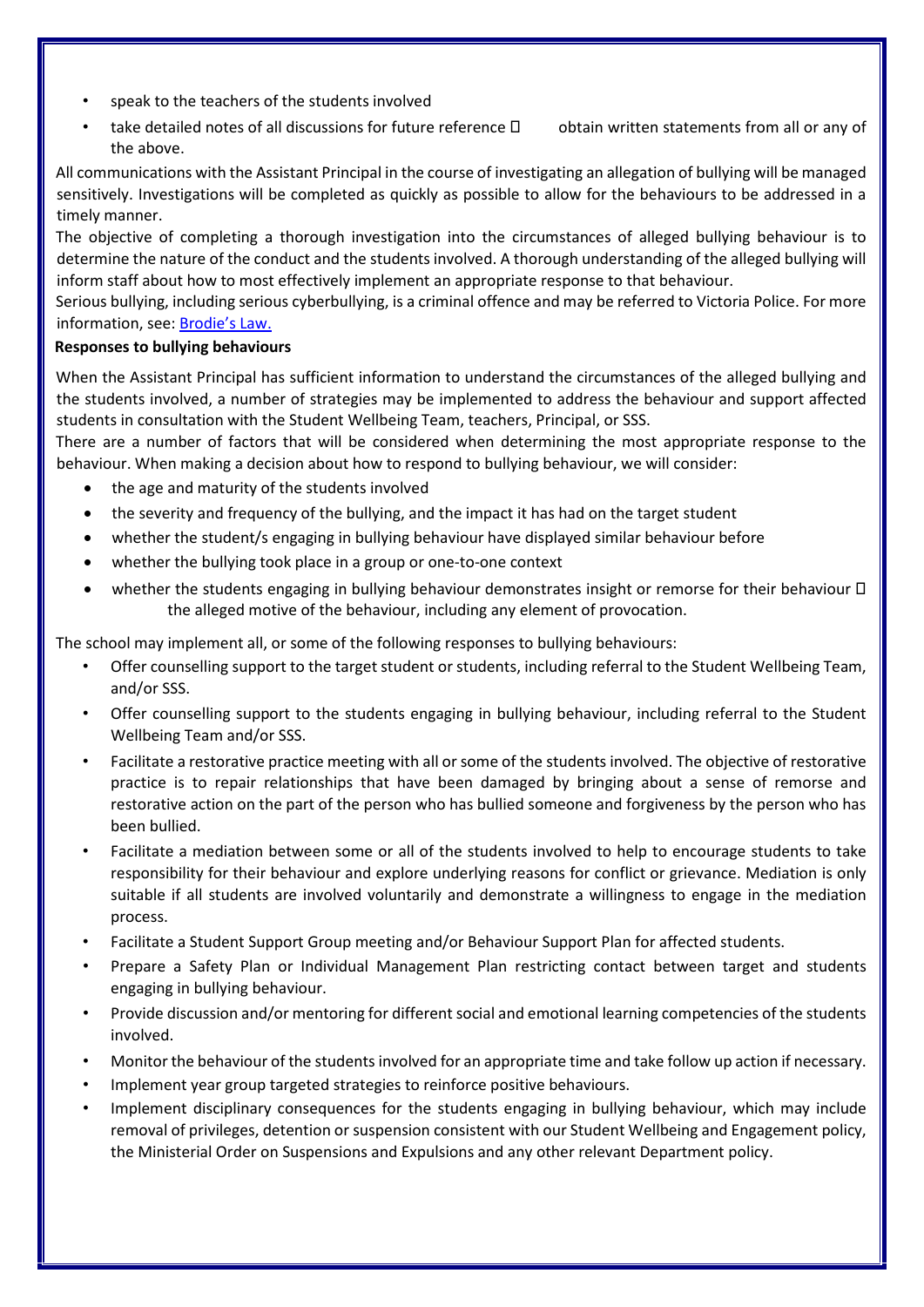Our school understands the importance of monitoring and following up on the progress of students who have been involved in or affected by bullying behaviour. Where appropriate, school staff will also endeavour to provide parents and carers with updates on the management of bullying incidents.

The Assistant Principal is responsible for maintaining up to date records of the investigation of and responses to bullying behaviour.

## **COMMUNICATION**

This policy will be communicated to our school community in the following ways:

- Available publicly on our school's website
- Included in staff induction processes and staff training
- Included in staff handbook/manual (Policy Folder)
- Discussed at staff briefings/meetings as required
- Hard copy available from school administration upon request

## **FURTHER INFORMATION AND RESOURCES**

This policy should be read in conjunction with the following school policies:

- Statement of Values and School Philosophy
- Student Wellbeing and Engagement Policy
- Parent Complaints policy
- Duty of Care Policy
- Inclusion and Diversity Policy

The following websites and resources provide useful information on prevention and responding to bullying, as well as supporting students who have been the target of bullying behaviours:

- [Bully Stoppers](https://www.education.vic.gov.au/about/programs/bullystoppers/Pages/default.aspx)
- [Kids Helpline](https://kidshelpline.com.au/)
- [Lifeline](https://www.lifeline.org.au/)
- [Bullying. No way!](https://bullyingnoway.gov.au/)
- [Student Wellbeing Hub](https://www.studentwellbeinghub.edu.au/)
- [Office of the eSafety Commissioner](https://www.esafety.gov.au/)
- [Australian Student Wellbeing Framework](https://studentwellbeinghub.edu.au/educators/resources/australian-student-wellbeing-framework/)

# **EVALUATION**

This policy will be reviewed every 3 years, or earlier as required following an incident or analysis of new research or school data relating to bullying, to ensure that the policy remains up to date, practical and effective. Data will be collected through:

- discussion and consultation with students and parent/carers
- regular student bullying surveys
- regular staff surveys
- assessment of other school-based data, including the number of reported incidents of bullying in each year group and the effectiveness of the responses implemented
- Attitudes to School Survey
- Parent Opinion Survey

Proposed amendments to this policy will be discussed with student representative groups, parents groups and school council.